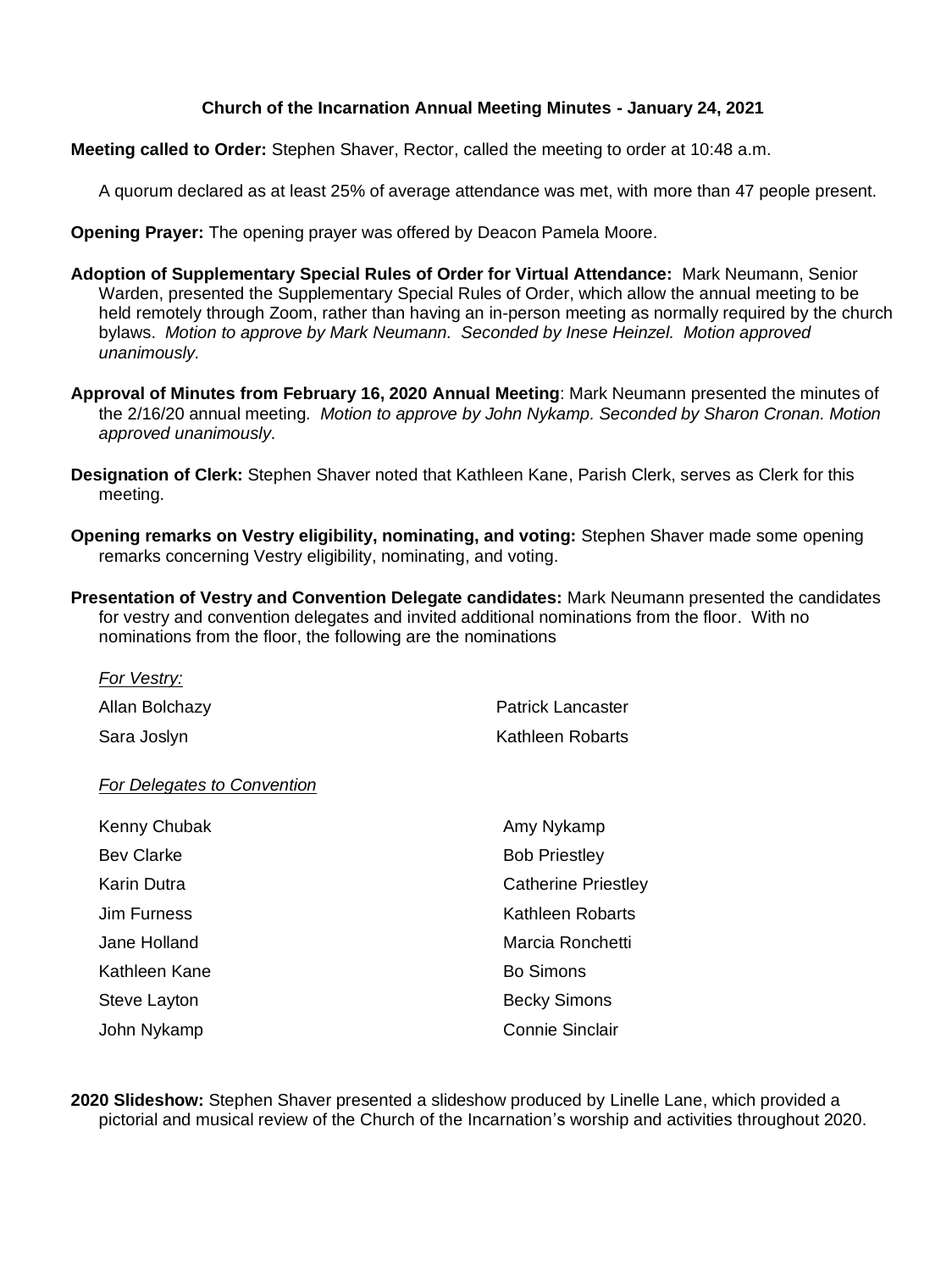**Practice Ballots & Opening of Voting:** John Nykamp explained the electronic voting procedure and conducted a practice vote.

Because there are just four candidates standing for election to the four open vestry seats, Stephen Shaver suggested a vote as a single slate. *Marjorie Whistler moved approval of the slate by acclamation. Seconded by Karen Lockert. Motion approved unanimously.*

The vote for convention delegates was then conducted electronically while the following reports were presented.

**Senior Warden's Report**: Mark Neumann presented his report (see attached).

- **Treasurer's Report and 2021 Budget**: David Jasper presented the Financial Report for 2020 and the 2021 Budget (see attached).
- **Rector's Report and Angels Among us Awards**: Stephen Shaver presented his report (see attached) and responded to comments and questions.

Stephen recognized out-going vestry members Bob Priestley, Nancy Wegge, Fernando Dizon, and Mark Neumann. He then presented *Angels Among us Awards* to Julie Verhoeff, Deana Dale, and the Neighbor Groups Coordinator and Shepherds: Inese Heinzel, Diahanna Post, Sara Joslyn, Kathleen Kane, Michael Del Vecchio, Danielle Del Vecchio, Paul Mallatt, and Karin Dutra. Stephen gave a special recognition, the "Golden Mouse Award," to John Nykamp for his leadership in digital ministries this year, including Zoom support, technical setup for hybrid in-person/Zoom services, and audio editing for virtual choral anthems.

## **Report on Elections**:

## *Vestry*

Pursuant to the acclamation vote for the slate of four vestry nominees, the following will serve on the vestry beginning in 2021:

| Allan Bolchazy | <b>Patrick Lancaster</b> |
|----------------|--------------------------|
| Sara Joslyn    | Kathleen Robarts         |

## *Convention Delegates*

After receiving the results of electronic voting, Mark Neumann declared the following as duly elected to serve as convention delegates and alternates:

| Delegates:                 | Alternates:          |
|----------------------------|----------------------|
| Karin Dutra                | Connie Sinclair      |
| Kathleen Kane              | Jim Furness          |
| John Nykamp                | <b>Bob Priestley</b> |
| Amy Nykamp                 | <b>Bev Clarke</b>    |
| <b>Catherine Priestley</b> | Jane Holland         |
| <b>Bo Simons</b>           | Kenny Chubak         |
| <b>Becky Simons</b>        | Kathleen Robarts     |